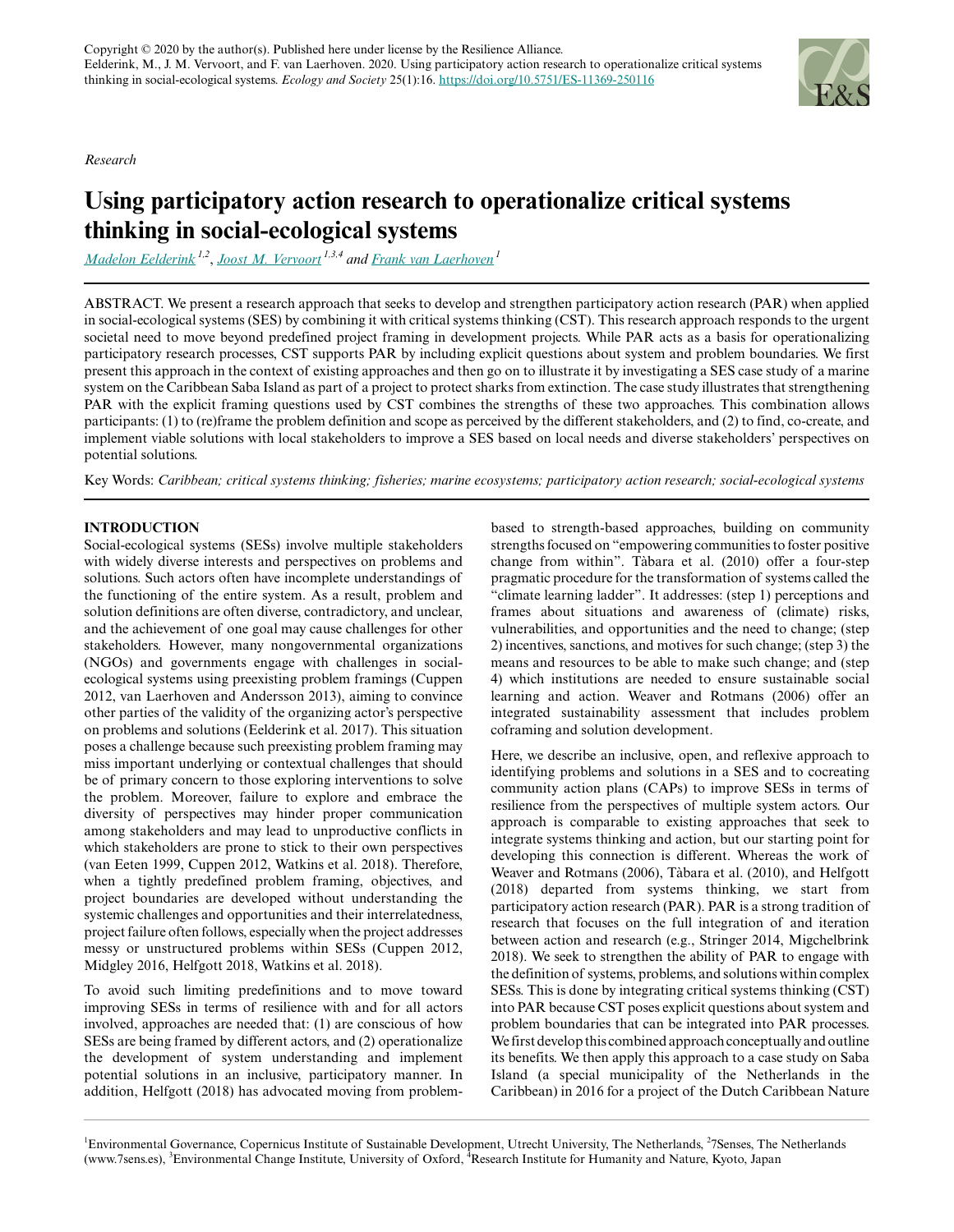Alliance, which was originally framed as "saving sharks from extinction". We draw lessons on the implementation of CSTempowered PAR. We end by proposing avenues for future research based on our findings.

# **THE DANGERS OF PREFRAMED DEVELOPMENT INTERVENTIONS**

Over the past few decades, numerous development projects have failed to meet the needs and priorities of local beneficiaries, often related to a limited understanding of the local SES (e.g., Sirolli 1998, Douthwaite et al. 2017, Watkins et al. 2018). Although there are many additional reasons for the failure of such development projects, one major pitfall is that local NGO dependence on financial assistance from donors makes them prone to stick with the tightly predefined development goals of their donors, leaving them with no space to adapt development projects to the local needs and social-ecological and cultural contexts in which the project is to be implemented (Amutabi 2006, Risal 2014, Gent et al. 2015). This problem is often combined with a limited understanding of the SES, including social-cultural, economic, biophysical, power, and other dimensions in which the project is embedded, which often results in a mismatch between the services provided by the NGO and the beneficiaries' needs and priorities (Amutabi 2006, Risal 2014). These challenges seem to indicate that the lack of an open, reflexive systems perspective, i.e., understanding the local social-cultural and social-ecological contexts, could lead to project failure or unintended negative consequences (e.g., Wilson 2017).

# **INTEGRATING SYSTEMS FRAMING IN PARTICIPATORY ACTION RESEARCH**

To help overcome the issue of limiting problem framings leading to the failure of development projects, we propose to strengthen the ability of PAR to engage specifically with systems framing in SESs by combining PAR with CST. In this approach, PAR, a research tradition that already focuses on shared understanding and problem solving through collaborative action (e.g., Stringer 2014, Migchelbrink 2018), is empowered by integrating more robust systems framing questions derived from CST. Here, we characterize SESs as the types of system in which CST-enabled PAR offers unique benefits and then discuss PAR and CST as building blocks for our combined approach.

# **Social-ecological systems**

A systems perspective is crucial to engage with the dynamic, complex, and cross-scale challenges that characterize systems in which human well-being is tightly linked to the natural environment (Apgar et al. 2017*b*). The SES framework (Ostrom 2007) serves as an analytical tool with which to study and fully appreciate system dynamics in coupled human–nature systems. It recognizes system components, i.e., resource systems, resource units, actors, and governance systems; system interactions that take place in so-called focal action situations; and system outcomes and feedbacks that result from these interactions. SES research sees human and natural systems as fundamentally integrated and studies the resilience of such integrated systems, aiming to understand nonlinear dynamics across multiple system levels, scales, and dimensions (Cash et al. 2006, Folke et al. 2010, Vervoort et al. 2012). However, SESs research does not inherently foster the development of a stakeholder-driven, reflexive systems framing or the implementation of well-fitted solutions to improve a SES for humans and nature.

# **Participatory action research in social-ecological systems**

PAR offers many benefits for attempts to overcome the preframing of development problems by single organizations such as funders or policy makers. PAR is an action-based research method that fosters reflection and collective social learning (Pahl-Wostl and Hare 2004, Apgar et al. 2017*a,b*), equity among different stakeholders (Apgar et al. 2017*b*), empowerment of the disempowered, and community-based action (e.g., Stringer 2014).

Globally, numerous PAR projects are conducted in many different arenas, characterized as strength and values based, action oriented, and participatory (Apgar et al. 2017*a*). Rather than either delivering a research report as an end product or implementing development programs without prior research on the problem context and opportunities for action, PAR uses research results as a means to trigger community action and vice versa. Through coresearching the problem context and potential solutions with stakeholders and sharing results with them during the PAR process, PAR opens up space for stakeholders: (1) to understand the entire system in which the problem is embedded, rather than solely the proximate problem context; (2) to understand the problem context from the perspective of other stakeholders, triggering social learning, a cooperative mindset, and innovation power; and (3) to cocreate and implement a strategic plan based on stakeholder intrinsic motivation and needs, which tackles the problem by improving the system in which the problem is embedded. Framing and coresearching the problem context and community assets (such as manpower, resources, past successes, and existing initiatives) with the involved community brings the knowledge of different stakeholders together to help cocreate the best fitting strategies among them. This strength-based aspect of PAR is what Helfgott (2018) advocates as the fuel for community empowerment. Moreover, this triggering of innovative power reaches beyond the creative capacity of each stakeholder individually. This way, PAR has the potential to unlock innovative thinking, willpower, and a cooperative mindset among those involved in the process to bring positive change into the system, leading to results that often reach beyond previously set goals as the codesigned initiatives reinforce each other and the system as a whole improves.

PAR has been researched as a suitable methodology to operationalize SESs thinking. Using PAR in a SES context has been connected to the fostering of learning among stakeholders (Trimble and Lázaro 2014), capturing and addressing complexity in science and society (Shirk et al. 2012), and increasing resilience (Ballard and Belsky 2010). Case studies combining SES thinking and PAR overall conclude that a PAR approach is a valuable tool for environmental learning (e.g., Ballard and Belski 2010, Shirk et al. 2012, Trimble and Lázaro 2014, Apgar et al. 2017*a,b*); however, the extent to which learning can actually promote system change and greater resilience must also be understood in context, especially in terms of political realities (e.g., Ballard and Belski 2010, Apgar et al. 2017*a,b*). PAR approaches often do not include specific questions tailored to the explicit definition of SESs and their associated challenges and opportunities. To empower PAR methodology in terms of system definition, we turn to CST.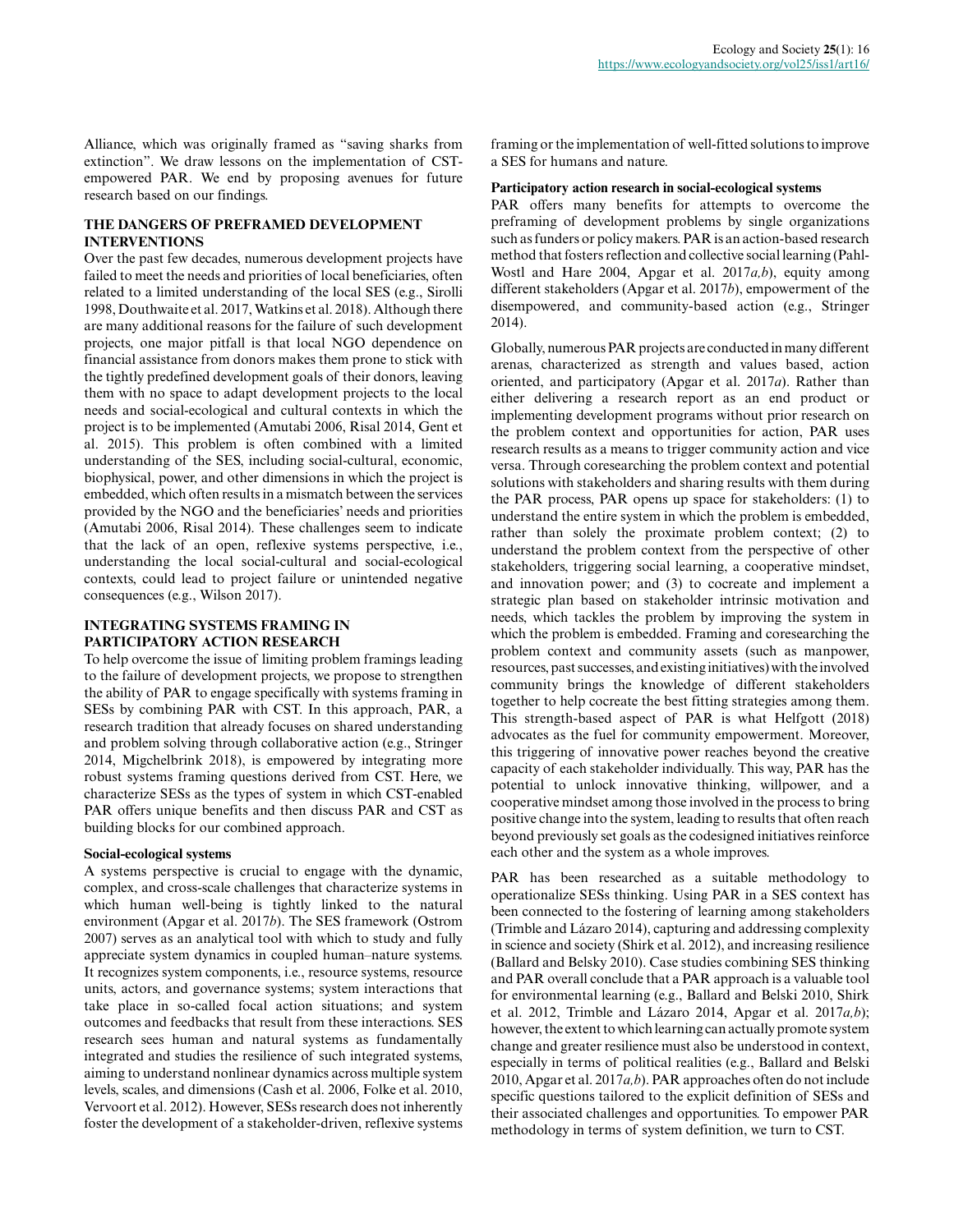#### **Critical systems thinking in social-ecological systems**

Elucidating multiple perspectives, and possibly conflicting views, on system and problem boundaries has been argued to create mutual understanding between those holding varying perspectives (Midgley 2016) and to encourage social learning among multiple stakeholders (Pahl-Wostl and Hare 2004, McCarthy et al. 2011, Cuppen 2012). To take a systemic approach to SESs challenges, yet critically reflect with stakeholders on the boundaries used to investigate them, the use of CST has been proposed (Midgley 2016). CST is an approach to scientific and practical inquiry that holds a primary commitment to a systemic approach and human emancipation; it is grounded in critical theory and emancipatory and pragmatic philosophies (e.g., Ulrich 1993, Mc Carthy et al. 2011, Stephens 2013), and these traits distinguish it from more general ideas of systems thinking (Raymaker 2016).

Raymaker (2016) states that CST has challenged organizational leaders and researchers to attend to power and human emancipation (Flood 1990, Flood and Jackson 1991; Jackson 1990 as cited in Raymaker 2016). From this challenge, two CSTinformed methods have been developed: critical systems heuristics (Ulrich 1993), and boundary critique (Midgley 2000, Raymaker 2016). Both CST approaches challenge practitioners to reflect critically on their assumptions, to include those that are involved in as well as affected by the issue in the process, and to determine the agenda based on local perspectives rather than top-down led agendas. While these CST approaches stimulate reflexive and participatory thinking, CST seems to lack a methodological approach to operationalize its outcomes (Midgley 2000, Raymaker 2016). To fill this void, we propose to bring in PAR.

Several studies have applied CST to SESs, concluding that the combination of a SES approach and CST helps in defining the boundaries of a problem context and in rational planning within complex SESs (e.g., Ulrich 1993, McCarthy et al. 2011, Midgley 2016). A key paper for our purposes is Helfgott's (2018), in which the author combines the notions of resilience (strongly related to SES research, but also more widely applicable to complex systems) and CST and operationalizes them in a context of stakeholder participation through community operations research. Community operations research is related to PAR, and the combination of resilience, CST, and community operations research is therefore a highly relevant point of comparison for our study.

#### **Combining participatory action research and critical systems thinking in other fields**

Several studies conducted outside of the SESs domain emphasize the value of using PAR together with CST in enacting successful change in the interest of local communities under conditions of uncertainty (e.g., McIntyre-Mills 2008, Stephens 2013, Ariyadasa and McIntyre-Mills 2015). As such, PAR is used as a way to operationalize CST and to move from problem analysis to intervention. Combined PAR-CST approaches include community-based participatory research (Raymaker 2016), research in development (Douthwaite et al. 2017), and community operational research (Midgley 2016, Helfgott 2018). There are several commonalities to PAR and CST approaches. They acknowledge the need to develop effective ways to manage inquiry in "messy" areas (Raymaker 2016:409) and intractable (Douthwaite et al. 2017) or complex (Midgley 2016) problems. They value human emancipation, systemic perspectives, and complementarism on multiple levels. They start in a broader context in which different stakeholders can find shared visions, leading to mutual understanding of perspectives, greater motivation, and ownership of the emerging agendas (e.g., Cuppen 2012, Apgar et al. 2017*a,b,* Douthwaite et al. 2017). They complement each other in that CST uncovers complexity, whereas PAR generates strategies for engaging with complexity (Midgley 2016, Raymaker 2016). Concluding from the literature outside of SESs and the use of either PAR or CST in SES, it seems that the combination of CST and PAR offers potential for use in solving complex issues within SESs.

In summary, we conclude that: PAR has been recognized as a powerful approach to achieve more inclusive engagement with SESs challenges; CST has been used to study SES problems in a more reflexive, participatory manner; and PAR has been linked with CST as a way to follow systems understanding with interventions in fields outside of SES research. A logical next step, then, is to use CST and PAR together to tackle problem framing in SESs. We argue that the most productive way to do this is to integrate CST-based questions into existing PAR approaches to make the focus on systems definitions in PAR more explicit for all involved. We will discuss whether and how the approach presented here may complement existing, comparable approaches that have started with CST and integrated PAR elements in their processes (Weaver and Rotmans 2006, Tabàra et al. 2009, Helfgott 2018).

## **AN APPROACH TO COMMUNITY PROBLEM SOLVING IN SOCIAL-ECOLOGICAL SYSTEMS**

Here, we present a cycle of iterative, reflexive stages that integrates CST into a PAR approach specific to SESs. By "community", we mean all involved stakeholders of the issue under research. We refer to this integrated approach as critical action research in SESs (CARS).

# **Stage 1. Orientation**

We refer to the person executing the CARS approach as the "practitioner" (singular), although CARS practitioners may also work in teams. In the orientation stage, the practitioner prepares the approach and builds rapport on location. This stage breaks up the limitations of theoretical reasoning and is the first step towards what Ulrich (1993) calls "identifying the normative content", i.e., the value-laden premises and life-practical implications of the propositions it helps to find.

*a. Preliminary PAR design:* An initial, preliminary PAR structure is outlined by the practitioner, focusing on a broadly defined draft objective, main PAR question, subquestions, stakeholders who should be involved, methodology, and concepts to be defined. This structure is to be revised with stakeholders at the first checkpoint (see Stage 1d).

*b. Rapport building and training:* Once on location, the practitioner introduces themself and the CARS to the community, identifies coresearchers from diverse member or actor perspectives in the community, and establishes a basic relationship with community members. If applicable, local stakeholders will be trained in the chosen set of PAR methods.

*c. Multistakeholder system framing of the SES using CST:* The practitioner conducts informal interviews to frame the system in which problem definitions are embedded, based on different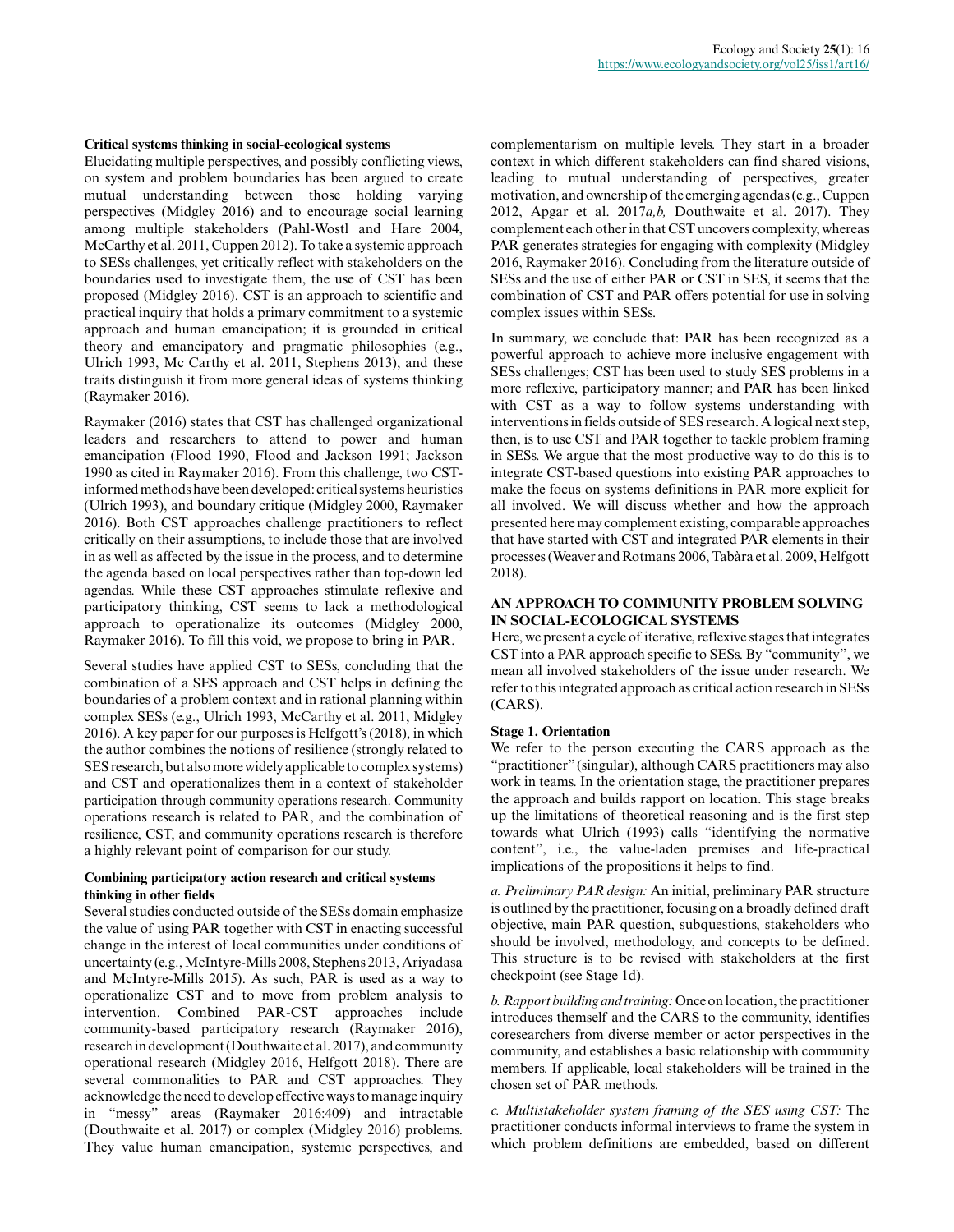stakeholder perspectives, using (1) the principles of SESs thinking and its four components (resource systems, resource units, actors, and governance systems; Ostrom 2009) as a basis for these interviews; and (2) critical systems questions to help establish who should be involved and how the system should be bounded. A first set of critical systems questions (Ulrich 1993) that helps to identify the four SES components is as follows.

- **.** Who is or ought to be the client of the system to be designed or improved (S), i.e., who belongs to the group whose purposes (interests and values) are served?
- **.** What is or ought to be the purpose of S, as being measured not by the declared goals of the designers but by the design's actual or potential consequences?
- **.** Who is or ought to be the decision maker, i.e., who has or should have the power to define and change S's measure of improvement?
- **.** Who is or ought to be involved as planner or designer of S?
- **.** Who belongs or ought to belong to the witnesses representing the concerns of those affected by S but not involved in its design, including those who cannot speak for themselves because they are handicapped, unborn, or part of nonhuman nature?
- **.** What worldview actually underlies or ought to underly the design of S? Is it the worldview of (some of) the involved or of (some of) the affected?

The answers to these questions help to refine the PAR design based on the stakeholders' first shared perspectives (Stage 1d) and form the basis of system exploration (Stage 2).

*d. First checkpoint, community PAR design:* This first system framing is reviewed with local stakeholders. Adaptations are then made to the preliminary PAR design, which then becomes the operational community PAR design.

#### **Stage 2. System exploration**

The practitioner explores the issue addressed in the PAR design and its context from the perspective of multiple stakeholders. Now that the system boundaries are set, its content can be explored in more depth.

*a. Data collection:* The practitioner explores the SES in which problem definitions are embedded.

- **.** *i. Context:* The practitioner explores with local stakeholders the issue's historical, social-cultural, social-ecological, and legal contexts, its causal relations, and the power and social relations among stakeholders using the SES framework (Ostrom 2009).
- **.** *ii. Current and desired situations:* Using the critical systems questions, the current situation and the desired situation from the perspective of multiple stakeholders is mapped and compared, further defining the system boundaries where necessary. CST questions from Stage 1c are explored further, as well as the following additional questions (Ulrich 1993):**.** What is or ought to be S's built-in measure of improvement, as judged by the trade-offs accepted with respect to conflicting purposes?
- **.** What components (resources and constraints) of S are or ought to be controlled by the decision maker, that is, what conditions of successful planning and implementation of S are or ought to be under the decision maker's control?
- **.** What resources and conditions are or ought to be part of S's environment, i.e., not controlled by the decision maker?
- **.** What kind of expertise is or ought to be considered in the design of S, i.e., who is or ought to be considered an expert and what is or ought to be their role?
- **.** Who or what is or ought to be assumed to be the guarantor of S, i.e., where do or ought the involved seek some guarantee that the design will be implemented and will secure improvement?
- **.** To what extent and in what way are the affected given or ought to be given the chance of emancipation from the premises and promises of the involved? Are they or ought they be treated not only as means but also as ends in themselves?**.** *iii. The "gap" and the "need":* Based on the comparison of current and desired situations, the gap between them is turned into a common shared need.**.** *iv. Motivations:* The values and intrinsic motivations of each stakeholder to reach their desired situation are identified.**.** *v. Assets:* Strengths, opportunities, and social capital of the community and involved institutions are identified to explore how they can fulfill the requirements and overcome the barriers for reaching the desired situation.

*b. Second checkpoint, analysis:* The practitioner analyzes and compares the results of the previous stages and different PAR methods used.

# **Stage 3. Insights sharing and solution identification**

Based on insights from Stage 2, stakeholders identify a (combination of) mutually agreed upon solution(s).

*a. Visualization of results:* The practitioner creates an appropriate overview of the findings to be shared with stakeholders.

*b. Third checkpoint, insight sharing:* The practitioner presents the overview of findings so far to the community and facilitates reflection. This process facilitates knowledge cocreation and social learning among stakeholders: they learn about the SES researched, recognize their perspectives, and get an understanding of other stakeholders' perspectives. Any missing information is added to the overview of findings so far until the shared vision is clear for all involved.

*c. Priority ranking and solution identification:* Stakeholders connect the problem context, assets, and the first solutions mentioned to identify a range of solutions to the issue(s) and to add concrete ideas or elements to those solutions. Stakeholders rank those solutions according to applicability, urgency, and importance using insights from previous stages and identify and select the most appropriate solution(s).

# **Stage 4. Action plan cocreation**

Stakeholders cocreate a concrete CAP.

*a. Fourth checkpoint, ethical and legal appropriateness:* The practitioner checks with other actors whether prioritized solution (s) are ethical and legally appropriate.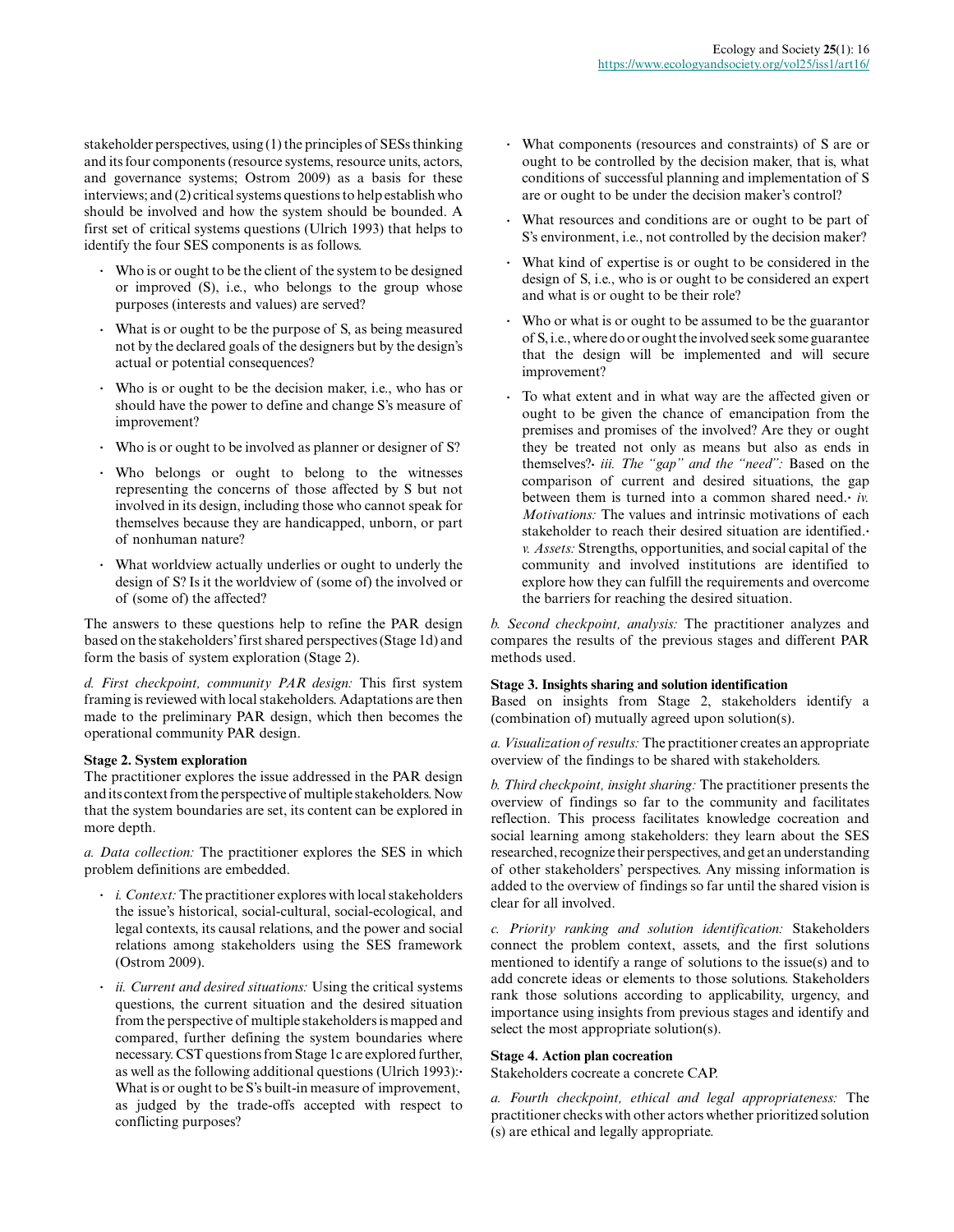*b. CAP cocreation:* The practitioner and local stakeholders set up a strategic CAP through which each stakeholder can contribute to the desired situation from their own intrinsic motivation and set a starting date for implementation.

*c. Roles and responsibilities:* For each activity of the CAP, roles and responsibilities are divided among stakeholders.

#### **Stage 5. Formalization and transferal**

The CAP is formally accepted by and handed over to its executors and other involved stakeholders.

*a. Fifth checkpoint, reflection on roles and responsibilities:* The practitioner checks individually with all involved whether they agree and feel comfortable with their roles and responsibilities.

*b. CAP formalization and transferal:* The CAP is formally acknowledged by the community, local government, and other institutions, and officially handed over to confirm ownership over the CAP.

*c. Celebration:* The development and kickoff of the CAP is celebrated as well as each of its (first) successes.

*d. Implementation:* The appointed and responsible stakeholders start executing the activities of the CAP at the determined date(s).

#### **Stage 6. Monitoring**

During its execution, local stakeholders monitor and reflect on their CAP.

*a. Activities monitoring:* Local stakeholders keep track of their activities in terms of successes and challenges and inform the practitioner.

*b. Sixth checkpoint, reflection on activities:* The practitioner and stakeholders reflect on the outcome of the activities and determine strategies to tackle or bypass any emerging challenges.

*c. Adaptation:* Where necessary, local stakeholders adapt the CAP to increase project uptake and success.

#### **Stage 7. Evaluation**

After (most) activities of the CAP are executed, stakeholders evaluate the outcomes of each activity and its impact on the SES.

*a. Seventh checkpoint, reflection on PAR process and outcomes:* Using PAR and other evaluation techniques, the practitioner and local stakeholders reflect on the PAR process and the CAP's outcomes.

*b. Upscaling:* Based on stakeholders' perspectives on CAP outcomes, using PAR techniques, they identify new needs and ways to adapt or upscale the CAP where necessary and appropriate.

Although we have described the CST-PAR approach as a seemingly linear process, it is in fact an iterative process in which practitioners move back and forth between stages and substages, when required. We illustrate this process using the example of Saba Island.

# **TESTING THE CRITICAL ACTION RESEARCH IN SOCIAL-ECOLOGICAL SYSTEMS APPROACH: SABA CASE STUDY**

To illustrate the relevance and potential of the CARS approach, we present a 7-week case study (after a 4-day preliminary orientation study) of a project called "Save our Sharks" conducted on the island of Saba between July and August 2016. To describe chronologically how PAR methodology was combined with CST and SES thinking at various moments over time and outline how each subsequent step of the process was adapted based on the outcomes of previous steps, we describe the methods and results of the case study together. This step-by-step description is crucial to highlight the essence of our combined approach: subsequent steps involve participatory system framing, but also participatory method selection, prioritization of solutions, and cocreation of a CAP, which means that the results of each step have to be described to understand the logic behind the rationale underlying the design of the subsequent stage.

The main outcome of the Saba case study was a fishers' agreement on "seasoning for redfish"[1], i.e., establishing a closed season for redfish to revive the redfish population, which the fishers claimed had been declining at an alarming rate over the preceding  $15-20$ years. The agreement was cocreated by local Saban fishers with input from other stakeholders such as divers, experts, local government, and nature organizations. The fishers' agreement was an unexpected outcome, considering the goal of the involved nature organizations was to save sharks from extinction. However, increasing the redfish population is an indirect contribution to saving sharks, that was cocreated by local stakeholders based on their needs and intrinsic motivation. According to local divers, experts, and literature, an increased redfish population contributes to a better living environment for sharks (NIWA Taihoro Nukurangi, [https://niwa.co.nz/fisheries/ecosystem-influences](https://niwa.co.nz/fisheries/ecosystem-influences-on-snapper/life-cycle/adult)[on-snapper/life-cycle/adult](https://niwa.co.nz/fisheries/ecosystem-influences-on-snapper/life-cycle/adult)). We next describe the steps that led to this outcome. The numbers in parentheses refer to the stages and activities described above in the CTS-PAR approach.

#### **Stage 1. Orientation**

Prior to fieldwork, a preliminary PAR design (1a) was created. On location, as part of rapport building (1b), the research project was introduced in church and informal settings. A local fisherman was appointed and trained to assist in the PAR project (1b). Through snowball sampling, informal conversations with local stakeholders were held using SES thinking and a first set of CST questions (1c). The results revealed that, among Sabans, there was little interest in saving sharks; however, many other challenges regarding the marine ecosystem were reported. Therefore, the scope of the research was broadened from sharks to the marine ecosystem to give all stakeholders space to share their views within this broader SES. As a first checkpoint (1d), based on the first outcomes, the preliminary PAR design was adapted with local stakeholders to a suitable and workable community PAR design.

#### **Stage 2. System exploration**

In this stage, participants aimed to understand the context and main concerns with regard to the marine ecosystem from the perspective of different stakeholders.

#### *Interviews, seasonal diagrams and focus groups*

Using snowball sampling, semistructured interviews were conducted with respondents from 15 different stakeholder groups  $(N = 56)$ , including fishers and their families (spouses, children), divers, the Saba Conservation Foundation, government and church representatives, local and international experts, elderly people, and others. Homogeneous focus groups were conducted with Saba Conservation Foundation staff (*N* = 7) and divers (*N*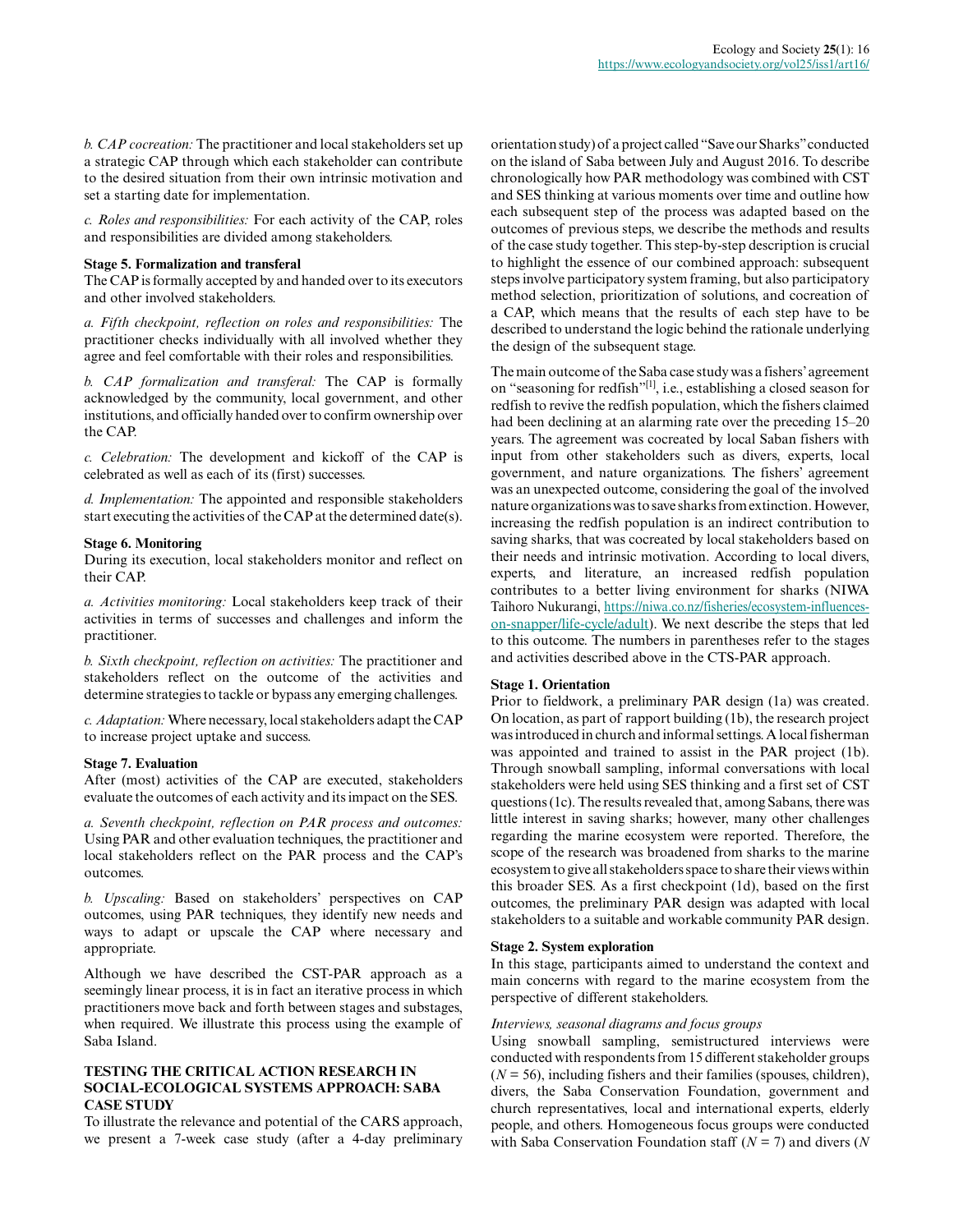= 4). The aim of the interviews and focus groups was to explore: the context of problems addressed by each stakeholder using the SES framework (2a.i), the current and desired situations as perceived by the different stakeholders using CST questions (2a. ii), the needs of the different stakeholders as derived from the gap between the current and desired situations (2a.iii), intrinsic motivations to change the system (2a.iv), and assets that could be used to change the system (2a.v). Interviews and focus groups were very open in structure and content to give respondents full freedom to talk about what they considered relevant. After each interview, licensed fishers filled in (anonymous) seasonal diagrams to indicate how many fish and lobster they catch each month of the year. Analysis, the second checkpoint (2b), was done using thematic content analysis and framework analysis (Green and Thorogood 2014).

# *Results*

## Urge to increase the redfish population

All interviewed fishers, as well as other stakeholders, expressed their concern with regard to the decline of redfish over the preceding 15–20 years. This concern is exemplified by the following quotations.

*Sometimes fish is low, especially redfish. We can say we have a good catch when we have 200 kilos of fish. But even with the full moon we don't get that much, we have like 150 kilos. A couple of years back we had much more. [...] I think it is because of overfishing.* (Fisher).

*In my work as a cook I see the snapper [i.e., redfish] becoming smaller and smaller. The cause is overfishing I suppose.* (Cook).

The fishers' proposed solutions for the problem of declining redfish included, most prominently, "seasoning", i.e., establishing a closed season for redfish. However, opinions on how to season differed in terms of, for example, length and location, causing major hiccups in the establishment of an agreement on seasoning since redfish had started to decline. In addition, fishers were worried about their income during the closed season for redfish. All licensed fishers also fish for lobster, yet lobster income alone does not suffice to support their families.

#### Worries about the lionfish plague

In addition, divers ( $N = 3$ ), fishers ( $N = 2$ ), a cook ( $N = 1$ ), a nature organization staff member  $(N = 1)$ , and a tourist sector representative  $(N = 1)$  independently claimed that lionfish are a big threat to (red)fish, coral reefs, and the marine ecosystem as a whole. The following quotation exemplifies this impression.

*Overfishing is the biggest threat to the redfish, then second comes the lionfish. They are an invasive species. [...] With these threats, within 10 years there will be no red snapper [i.e. redfish] anymore.* (Fisher).

Some of the divers and nature organization staff spear-shoot lionfish. However, this activity does not suffice to control the population.

# Worries about coral reefs

Worries about coral reefs were expressed explicitly in seven comments, as well as five times as part of a general worry about the marine ecosystem, three times as part of fisheries, (i.e., creating more fish), three times in relation to sharks, and twice in relation to landslides. Such comments were contributed by a government representative  $(N = 1)$ , Saba Conservation Foundation staff members ( $N = 2$ ), a medical student ( $N = 1$ ), divers ( $N = 6$ ), a farmer  $(N=1)$ , a tourist officer  $(N=1)$ , and fishers  $(N=2)$ . Causal explanations ranged from global warming (climate change) to local algal growth, anchors, and landslides.

*We can't control temperature, lionfish, hurricanes, etc., and that is what causes most damage to the coral.* (Dive operator).

*When rain comes, it [garbage, soil] flushes into the water. It kills the coral. Any bit of silt must be detrimental to marine life.* (Farmer).

*There is pesticides and herbicides, weed killers and pest killers, but it all ends in the ocean.* (Farmer).

Numerous solutions were proposed, ranging from goat elimination programs and planting bamboo trees to rezoning the Marine  $\text{Park}^{[2]}$ . However, these comments clarify the commonly shared worry about coral reefs in Saba territorial waters.

#### *Seasonal diagrams*

Fishers were asked to draw seasonal diagrams, from which it was learned that redfish spawn year-round and that catches are generally low from May to October.

Analysis (2b) of these first data sets revealed that there were several needs identified among different stakeholders with regard to the marine ecosystem and that there was intrinsic motivation to establish a closed season for redfish (fishers), to eliminate the lionfish plague (divers, fishers, and nature organizations), and to increase the shark population (mainly nature organizations). Few assets and solutions were mentioned by stakeholders to achieve these goals. Experts and literature confirmed that an increased redfish population and a reduced lionfish population have positive effects on the shark population and coral reefs because sharks prey on redfish but not on lionfish, and a reduced lionfish population also allows corals to recover, providing a range of ecological benefits for sharks (e.g., Albins and Hixon 2013, Roff et al. 2016; NIWA Taihoro Nukurangi, [https://niwa.co.nz/](https://niwa.co.nz/fisheries/ecosystem-influences-on-snapper/life-cycle/adult) [fisheries/ecosystem-influences-on-snapper/life-cycle/adult\)](https://niwa.co.nz/fisheries/ecosystem-influences-on-snapper/life-cycle/adult).

#### **Stage 3. Insights sharing and solution identification**

The third stage of the action research aimed to visualize the above results (3a), share those insights with stakeholders (third checkpoint, 3b) and determine what issues and corresponding solutions are given highest priority (3c). Based on our first findings, shared in a first focus group (fishers  $N = 11$ , nature organization representative  $N = 1$ ; 3a) for reflection (3b), it was decided with the local nature foundation and fishers to focus on facilitating the fishers in coming to an agreement for a closed season for redfish. Given the tense situation among fishers and between fishers and the local nature organization, an anonymous questionnaire was developed at the request of the fishers to identify the most valued set of solutions.

#### *Questionnaire*

A questionnaire  $(N = 12)$  was developed based on all outcomes from the individual interviews with the fishers. The questionnaire aimed to assess what measures fishers collectively considered most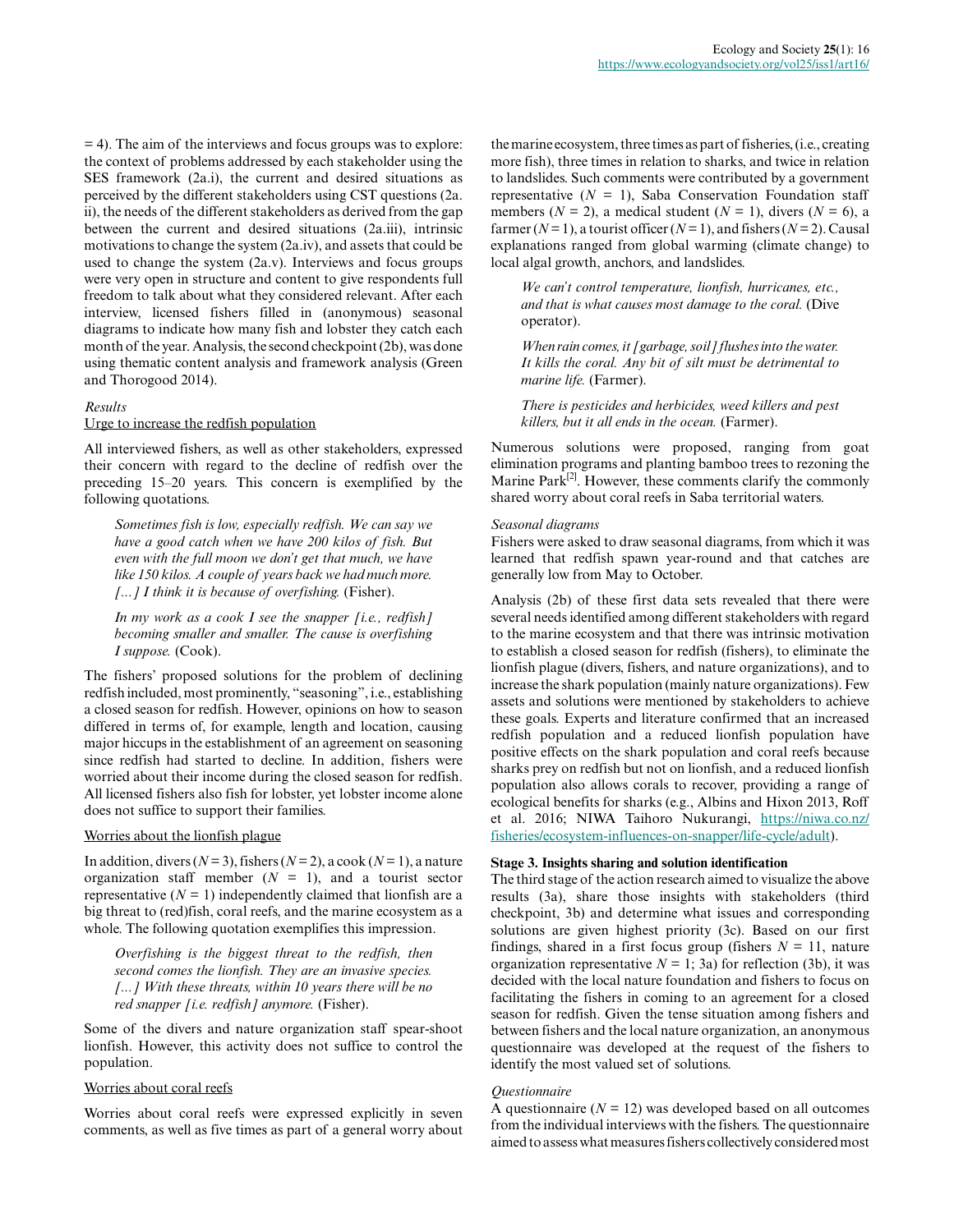important (3c). The questionnaire consisted of all proposed solutions from the interviews, with options for prioritization of those solutions in the categories of: seasoning systems, additional measures, and alternative income. For each proposed solution, three options were provided and scored: "very important", 3 points; "important", 2 points; or "not important", 1 point; and the points were summed. In addition, a section of the questionnaire was dedicated to perspectives on the establishment of a fishers' organization to verify fishers' preferences (results not presented here).

## *Results*

The highest score for the seasoning systems category was to close the entire Saba Bank for 4 months (score = 20). Eleven of the twelve fishers claimed that a maximum of four longlines should be allowed during the closed season. According to respondents, longlines allow fishing for redfish in a different, deeper area where nonthreatened redfish reside.

In the additional measures category, establishing a fishers' organization was most popular (score = 35), followed by throwing sharks back alive because they keep the reefs that redfish depend on healthy (score = 32). Furthermore, fishers considered arranging duty free fuel from the government (score  $= 31$ ), patrolling for illegal fishing (score = 29), and using larger mesh sizes for their traps, which allows smaller fish to escape (score  $=$ 28), as most important.

In the alternative income category, only fishing aggregating devices for mahi mahi, a species fished by some Saban fishers, was considered relatively important (score = 30). There were few other types of alternative income mentioned during interviews, all of which scored relatively low.

After responding to this questionnaire, one diver proposed to experiment with lionfish-specific traps.

*[catching] lionfish could be a good [alternative] income [for the fishers, for seasoning for redfish]. [...] So if we can get specific lionfish traps, then that could be a viable option. [...] There are specially designed traps now, which catch lion fish. It's done by a company called Frapper [Team Frapper, a U.S. organization experimenting with lionfish-specific traps]. They are definitely testing it now. I don't know when it's going to become official.* (Diver).

On Saba, but especially on Sint Maarten, there is a market for lionfish because it is considered a delicacy.

## *Second focus group with fishers*

The results of the questionnaire, along with previous results, were visualized in a Google Sheet (3a) and shared in the second focus group with fishers  $(N = 10)$  for reflection (3b) and solution identification (3c). The aim of the focus group was, as indicated by the attending fishers, to come to an agreement for a closed season for redfish. After sharing the Google Sheet and seasonal diagrams (3a) and reflecting upon them (3b), priorities for seasoning options were set by the fishers (3c). Three significant observations characterized this focus group. First, instead of choosing the highest prioritized option of seasoning for four months, using seasonal diagrams outcomes, fishers decided together to extend this period to six months, starting April 2017

during redfish low season. Second, although fishers claimed that sharks were a nuisance to them, they acknowledged their importance and decided to include throwing sharks back alive after catching them in the agreement. Where seasoning for redfish is an indirect way to help save sharks from extinction, throwing back live-caught sharks is a direct way to save them. Third, after this focus group, fishers were standing on the dock as a group, having a beer together. Given the tense atmosphere at the start of this CARS, this camaraderie was remarkable.

#### **Stage 4: Action plan cocreation**

In this stage, we aimed to cocreate the CAP for a closed season for redfish.

# *Reflection on the draft agreement*

As a fourth checkpoint, the rules that fishers set for this agreement were checked with the laws of the Exclusive Economic Zone to confirm their alignment (4a). After the prioritized measures were documented in a (draft) agreement (4b), fishers  $(N = 12)$  were individually asked to reflect on it and sign when they agreed (5a and b). Three fishers who did not attend the meeting did not or did not fully agree with the clauses that were put together. In particular, the number of months to be seasoned turned out to be an issue.

*This ain't gonna make me happy. I am sure all fishermen want four months instead of six months. I will call all of them and let you know tonight. Then I would like to have a new meeting.* (Fisher).

That evening, the fisher in question called and stated that all fishers had agreed upon a closed season of four months. A new meeting (a focus group) was organized to discuss this change further and adapt the agreement where necessary (4b).

# *Third focus group with fishers*

The third focus group with fishers  $(N = 8)$  was organized to discuss, adapt, and confirm the final set of clauses for the agreement (4b and c). At its opening, fishers stated again that they aimed to come to an agreement for a closed redfish season. Because of the tension that had developed over the number of months to season, the practitioner emphasized the goal of facilitating the process toward an agreement rather than pushing to a certain direction.

After reflection, fishers again concluded that seasoning for six months would be the best option, starting in April 2017. Clauses were adapted and concretized with fishers (4b). Then, all clauses were read out loud by the practitioner, to which all fishers one by one confirmed their agreement (4c). Based on these last adaptations from the fishers, the final version of the agreement was put together (4b) and printed by the practitioner.

# **Stage 5. Formalization and transferal**

During this stage, the agreement was formalized and prepared for its implementation from April 2017 onward.

#### *Reflection on roles and responsibilities*

Each fisher was approached separately to reflect on the latest version of the agreement (5a) and to confirm their role, commitment, and responsibility as a fisher to comply with the agreement, i.e., the closed season for redfish and subsequent sustainable fishing for redfish (5b).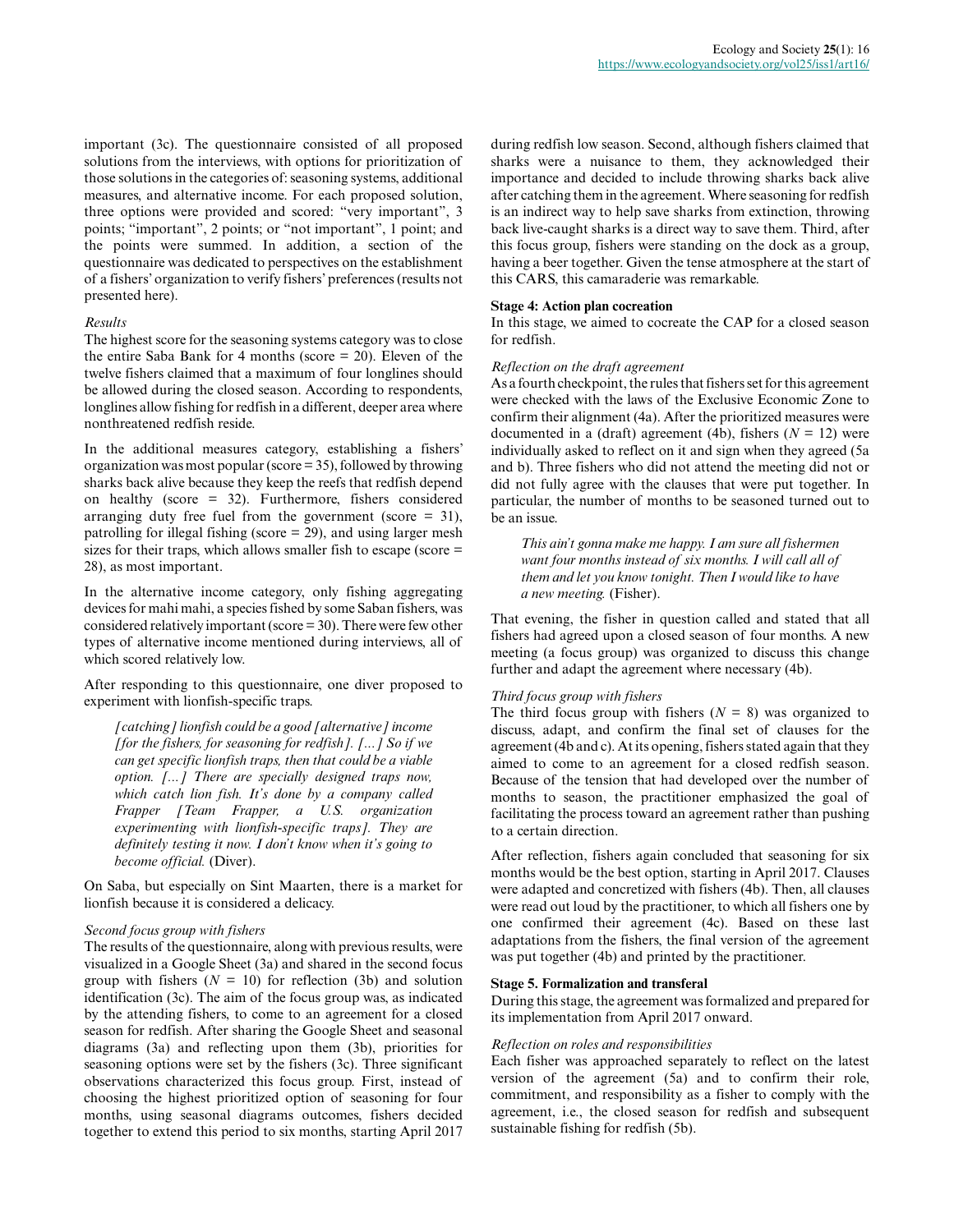#### *Focus group with Saba Government and a fisher*

As a continuation of the roles and responsibilities phase (4c and 5a), and formalization and transferal of the final agreement (5b), in the last week of the PAR, a final focus group was held with Island Council members ( $N = 3$ ), the Griffier ( $N = 1$ ), the Island Governor  $(N = 1)$ , and a fisher  $(N = 1)$ . All results from the PAR thus far were presented (3a and b). Island Council members consulted the fisher on several subjects regarding fishing, seasoning, and (plans for) establishing a fishers' organization. Wishes, goals, and concerns from the part of the fishers were shared, leading to action points from the side of the government, regarding, among others, formalizing the agreement in the fishing licenses and supporting the fishers (4c). The fishers' agreement was officially handed over and signed by the Island Governor (5b).

#### *Celebration*

The formalization of the agreement was celebrated among the fishers, nature organization staff, an Island Council member, and the practitioner by toasting drinks at a local bar (5c).

#### *Implementation of the closed season for redfish*

To start the closed season for redfish, on 1 April 2017 (a few months after the practitioner had left Saba), fishers pulled out their redfish traps (5d).

#### *Implementation of the lionfish trapping pilot project*

In early May 2018, the first lionfish traps were designed and launched in the water (5d) and are currently being tested.

#### **Stage 6. Monitoring and Stage 7. Evaluation**

Monitoring and evaluation were not part of this seven-week case study because the closed season began several months after the PAR concluded. Instead, we discussed with local stakeholders how the closed season for redfish could be monitored, controlled, and evaluated each year, and how each of the clauses in the agreement could be altered and adapted to new circumstances. Informal telephone conversations with fishers and other local stakeholders during the closed season (6a, b, and c) confirm that they complied to the rules of their cocreated agreement. Also, the first author monitored the development of the lionfish trapping pilot project (6a, b, and c).

# **SABA CASE: FINAL OUTCOMES AND CRITICAL REFLECTION**

The Saba case describes (1) the process leading to the cocreation of a CAP to improve living circumstances for sharks through improving the marine ecosystem's balance, and (2) how solutions were cocreated for seemingly separate problems and translated into new economic incentives for nature conservation (Fig. 1).

The PAR began from the perspective of the involved nature organizations (Fig. 1, top circle), who expressed the urge to save sharks from extinction. However, Saban fishers showed no interest in shark-saving activities. Broadening the scope from saving sharks to improving the marine ecosystem opened up spaces for local stakeholders within this shared vision to express their concerns, ideal situation, and solutions on how to achieve that ideal.

The main outcomes from interviews and focus groups with several different stakeholders were the desire to increase the redfish population (Fig. 1, bottom left circle) and to tackle the lionfish plague (Fig. 1, bottom right circle). Solutions included: (1) a closed season for redfish to save them from extinction (proposed

by mainly fishers), and (2) setting up a lionfish trapping pilot project (proposed by a diver), in which fishers fish for invasive lionfish using specific traps to mitigate the damage lionfish cause to coral and other fish types such as redfish, and which provides an alternative income for fishers during the closed season for redfish (Fig. 1, arrows). Because sharks depend on redfish and coral reefs (among other species) for their survival, rebalancing the marine ecosystem through increasing the redfish population and decreasing the lionfish population is expected to help save sharks, which serves the goal of the involved nature organizations (Fig. 1, arrows).

**Fig. 1.** Diagram of the interrelatedness of different perspectives within the Saba Island marine ecosystem (simplified version).



To check for rigor, we used measures to ensure credibility, transferability, dependability, and confirmability of the PAR, as described by Stringer (2014). First, to ensure credibility, different PAR methods were used, as well as different stakeholder perspectives (triangulation). Member checking was done, meaning that all results were shared with PAR participants to reflect upon and add to or change them where necessary. Diverse case analysis was applied, meaning that all stakeholders (or representatives thereof) were involved in the PAR. Concepts and ideas all came from participants (i.e., referential adequacy). Second, to ensure transferability, the PAR process and outcomes were reported and shared with involved nature organizations in a way that made replication of the PAR possible in other contexts. Third, to ensure dependability, all systematic procedures were followed carefully and were communicated to participants. Fourth, to ensure confirmability, all notes, voice recordings and transcripts, questionnaires, seasonal diagrams, and other materials were saved to prove that all events described here actually occurred.

Reframing the issue from sharks to the marine ecosystem, thereby using PAR combined with a social-ecological systems approach and CST, has shaped ground to cocreate a CAP in which economic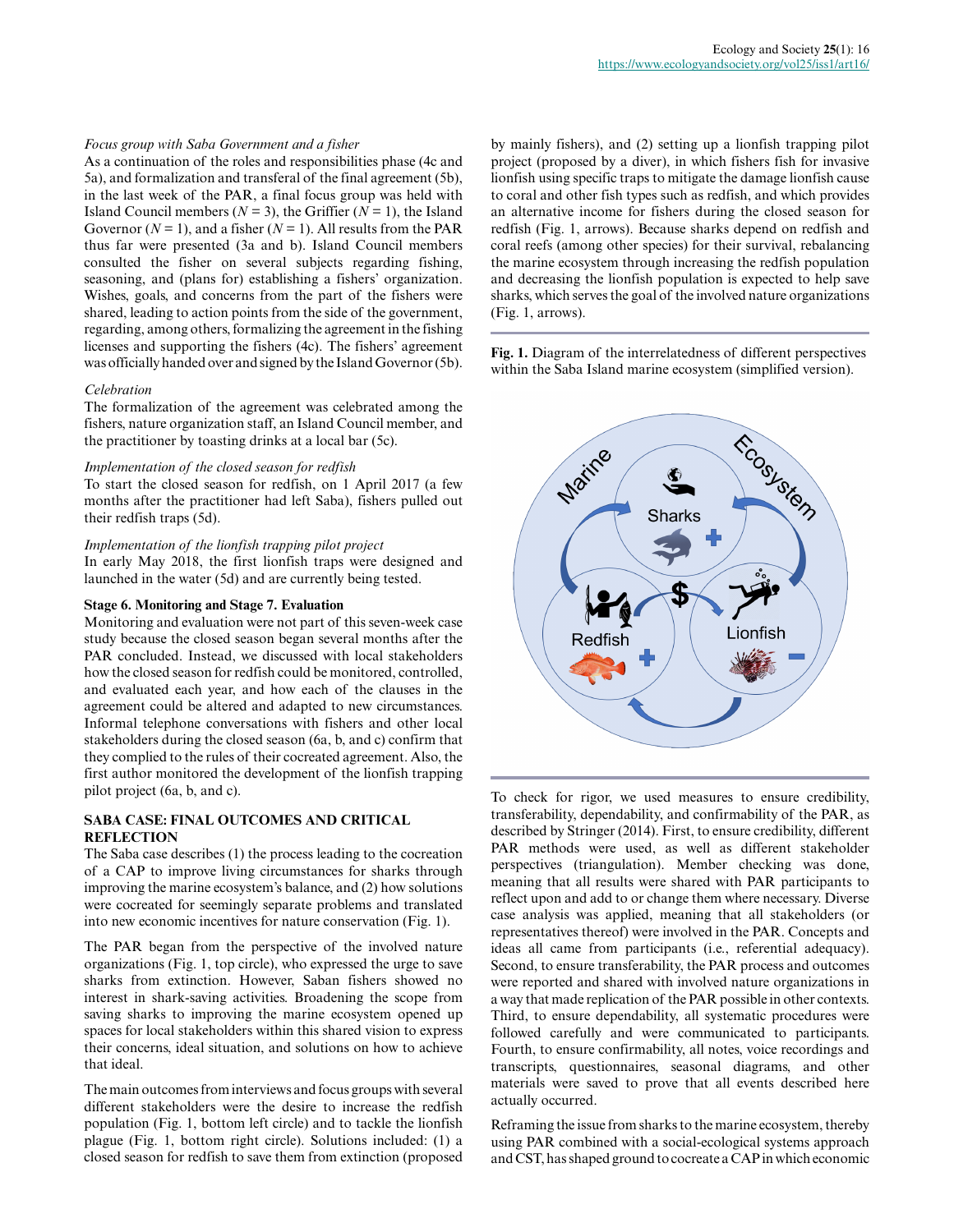incentives established new driving forces for conserving the marine ecosystem. First, it clarified which different mental models were used by different stakeholders to define the problem and potential solutions from their perspectives. Second, this process opened up the opportunity to find interrelations between problems and solutions. Third, sharing this system of coexisting mental models with the involved actors enabled processes of social learning and double loop learning (Sendzimir et al. 2018) as mutual understanding improved, and the process enabled a shift in mental models. For example, fishers were at first not interested in saving sharks, yet by the end of the process, in their agreement on seasoning for redfish, they took up a clause "not to catch sharks intentionally, and to throw unintentionally caught sharks back alive", which refers to a shift in their mental model.

To our knowledge, this is the first time fishers and other stakeholders have cocreated a CAP to improve the marine ecosystem from multiple angles. One fisher stated,

*We have been waiting for this [establishing a fishers' agreement for a closed season on redfish] for 20 years, since we realized the redfish is declining. Nobody has ever accomplished this, not even the experts. Now we have done it ourselves in just seven weeks.*

In the Saba case, facilitating local stakeholders in the process of cocreating solutions that fit their values and needs through this approach led to the establishment of ownership, pride, motivation, and willingness to cooperate.

In the design of projects in social-ecological contexts, we propose for practitioners to avoid imposing predefined boundaries. Rather, according to the CST approach, boundaries in SESs need to be probed to enable all stakeholders to share their perceived issues and options for improvement. This process leads to a synergistic way of problem solving without having to reach consensus among the different stakeholders.

The CST approach, i.e., elucidating the "what is" and "what ought to be" questions of critical systems heuristics, opened up spaces to reflect upon the gaps between what is and what ought to be from the perspectives of multiple different stakeholders and to define the boundaries of the SES.

Applying PAR in the Saba case enabled the operationalization of CST in the marine ecosystem SES through problem and scope identification, prioritization, and the codesign and implementation of a CAP to achieve the desired situation. Through the combination of a SES approach, CST, and PAR (now launched as CARS), fishers, in collaboration with other stakeholders, managed to establish a closed season for the endangered redfish. A replenished redfish population in turn leads to an improvement of the balance of the marine ecosystem and a better living environment for sharks, thereby indirectly complying to the goals of the involved nature organizations. Through the closed redfish season, combined with the lionfish trapping pilot project, stakeholders are cocreating new economic incentives for nature conservation.

# **DISCUSSION**

We explored the benefits of using CST to inform and strengthen PAR to overcome development challenges associated with noninclusive, preframed problem approaches in development research and planning in SESs, which we call CARS. Our literature findings indicated that PAR had been combined with either CST (McIntyre-Mills 2008, Stephens 2013) or a SES approach (Ballard and Belski 2010, Trimble and Lázaro 2014) in specific cases; that CST and SES approaches had been linked to each other (Mc Carthy et al. 2011, Midgley 2016); and that PAR elements had been used to support SES-CST research (Helfgott 2018). Other comparable methods have combined more general systems thinking and participatory, action-oriented processes not rooted explicitly in CST-PAR combinations (Weaver and Rotmans 2006, Tabàra et al. 2009). This existing research demonstrated the benefits of these partial combinations and indicated that using CST elements to develop the new PAR approach specifically focused on SES challenges described here would have unique potential for reconsidering system boundaries and multistakeholder problem solving and action.

We demonstrated that this enriched PAR approach, dubbed CARS, in a case study on the island of Saba yielded synergistic results in a problem space defined in a participatory, reflexive fashion. In the case study, the combined approach was used to cocreate and implement solutions based on local needs and the local social-ecological context. This approach led to transdisciplinary, locally cocreated solutions to seemingly separate problems that also translated into new economic incentives for nature conservation. Through elucidating all stakeholder perspectives, needs, incentives, and local assets that can be used to enhance positive change, and through facilitating reflective cycles and the cocreation of community-specific action plans and respective institutions, this approach contributes to enhance local transformative capacities, e.g., by changing fundamental system interactions. This approach is in line with the climate learning ladder by Tàbara et al. (2010).

The Saba case illustrates that through applying the CARS approach, the different stakeholders, which included local nature organizations, fishers, and divers, could reach their own objectives while contributing to a broader system, i.e., the marine ecosystem, which also helped each of the separate stakeholders reach their objectives without the need to convince other stakeholders. A SES perspective was necessary to understand the interaction of stakeholders with the marine ecosystem of Saba territorial waters. CST was necessary to break open the predefined framing of saving sharks and move toward improving the marine ecosystem to give stakeholders space to come up with solutions that fit their values, needs, and objectives. The backbone of the approach, PAR, was necessary to learn from practical engagements and to operationalize the findings in a CAP to improve the marine ecosystem. These results suggest that the outcomes of the Saba case, i.e., the fishers' agreement on a closed season for redfish and the lionfish trapping pilot project as an alternative source of income, could not have been reached without this combined approach.

Furthermore, the Saba case provides some notable insights. First, in line with theory (e.g., Khanlou and Peter 2005, Stringer 2014, Migchelbrink 2018), having no strongly defined agenda as a practitioner contributed to a comfortable atmosphere between the practitioner and respondents. For fishers this openness was especially important because they expressed that they have had "laws pushed down their throats" by experts flying into Saba.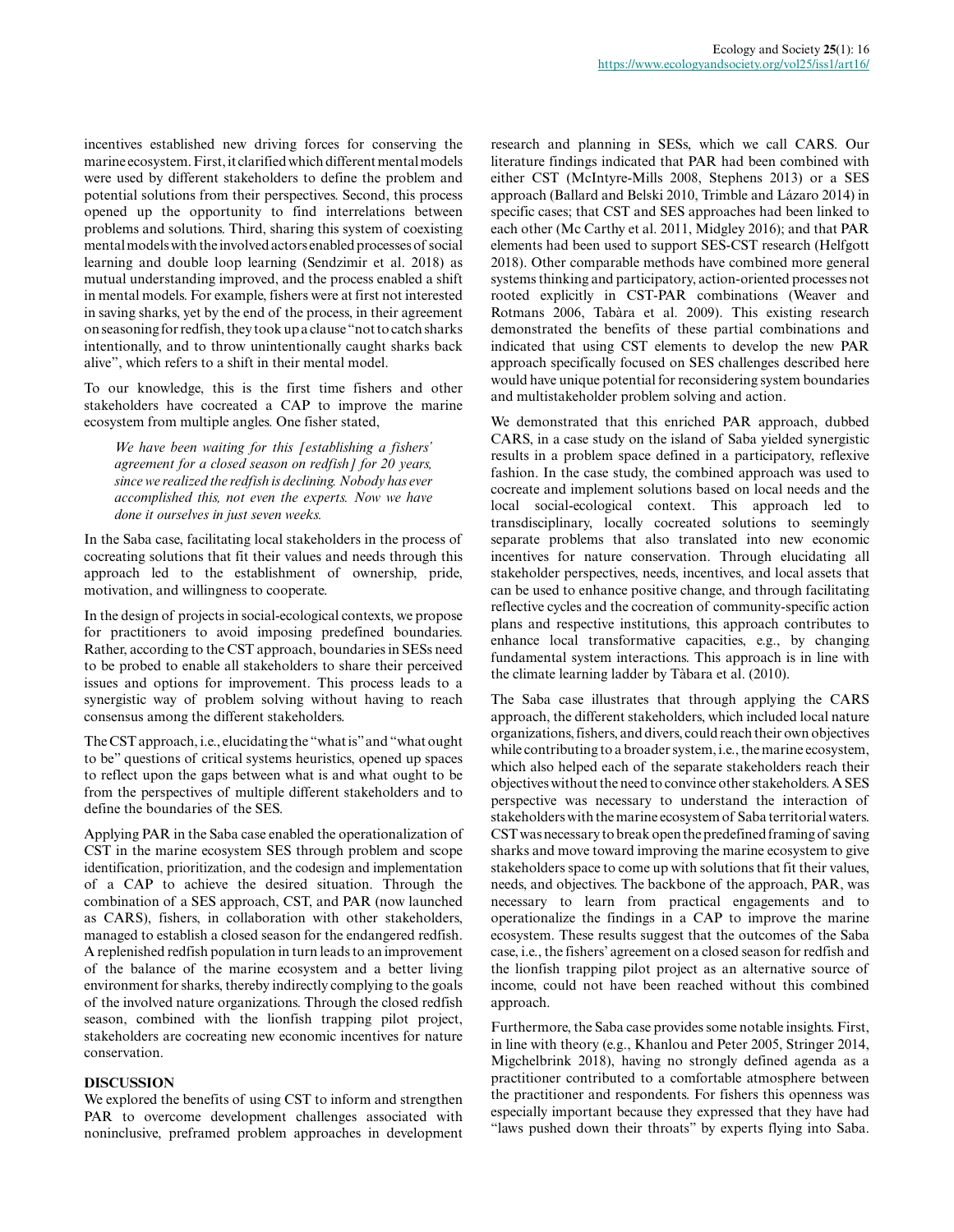Second, using no predefined knowledge framework about the system paved the way for asking questions, whereas experts may have taken knowledge, possibly wrongfully, for granted. Third, asking the fishers at the beginning of a focus group what they would like to achieve created a comfortable, open, and cooperative atmosphere, presumably because it emphasized that the practitioner had no conflicting agenda. Fourth, presenting results of the research, i.e., the multiple local perspectives on the problem and potential solutions, was highly appreciated by the fishers. It was confirmed by the local nature organization as well as the fishers themselves that the high attendance rate was achieved because the results of the research would be shared with participants, whereas normally they would be excluded from such knowledge sharing. Presenting codesigned knowledge contributed to a group dynamic that resembled dialogue and a cooperative mindset rather than antagonistic discussion.

Nevertheless, this study came with some limitations. First, given the short length of the case study, a full iteration of the entire process was not carried out. A longer case study could have led to further revision of the problem framing, and more of the stakeholders' proposed solutions could have been developed. In addition, more time could have led to increased capacity of stakeholders to repeat the iterative PAR cycle, e.g., to adapt the agreement in subsequent years to establish new closed seasons. Second, the set of questions from the CST approach has not been applied systemically. After the study, it was concluded that the "what is" and "what ought to be" questions were already part of a more open interview approach in PAR. Third, literature on SES, PAR, and CST solely and in paired combinations was so extensive that we could not analyze all of it. Fourth, the PAR methodology had to be adapted because not all participants agreed with the proposed methodology, i.e., a simulation game to test possible solution scenarios had to be changed into a questionnaire because participants preferred to remain anonymous. We therefore underline the prerequisite of flexibility as described in literature (e.g., Stringer 2014, Migchelbrink 2018). Fifth, we realize that the PAR process itself did not lead to gained trust among participants; rather, participants managed to find their own way of contributing to the marine ecosystem without having to rely on others they did not trust. Fifth, the lionfish trapping pilot project, which aimed to commence during the closed season, was delayed because of difficult-to-meet criteria from the financing party. More focus on local assets instead of external finance could have prevented this delay.

We recommend to explore further the development of PAR using CST and SES, conceptually as well as in new case studies. For theory development, more research is needed to identify the gaps and potential benefits of using this combined approach. For new case studies, the CST list of questions could be applied more systemically to elucidate power dynamics and leadership in the cocreation of new projects for nature conservation. Similarly, more elaborate and specialized interpretations of the SES approach could be used for questions and discussion points in a PAR approach for specific cases and purposes (Preiser et al. 2018) as well as social-ecological approaches focused on imagining and enacting transformation processes (Hebinck et al. 2018, Pereira et al. 2018) when transformative ambitions and needs exist.

For development actors, the CARS approach in the Saba case demonstrates that there are practical and effective alternatives to top-down problem and solution framing in development contexts (Amutabi 2006, Risal 2014). Broadening the context of the issue addressed opens up the space for local stakeholders to express their genuine concerns and ways to address them based on their intrinsic motivations. This process leads to solutions that go beyond the initial focus of a development actor. However, the ability to do this requires development actors such as NGOs and donor agencies to understand, and importantly, to trust that the CARS approach follows a different dynamic in which: (1) the broader SES is mapped out based on multiple stakeholder perspectives, (2) the solution remains unclear until the later stages of the action research, (3) the solution(s) may defy expectations, and (4) the solution becomes embedded in a CAP to improve the broader system with multiple stakeholders, rather than a unilateral top-down plan. If so, people can be moved, and move each other, to solve problems collectively in development contexts of SESs.

 $<sup>[1]</sup>$  Clauses in the fishers' agreement include the following. (1) To</sup> establish a fishers' organization, starting its development in August 2016 and aiming to be officially formed before the end of 2016. (2) To establish a closed season for redfish for six months for the entire Saba Bank from 1 April 2017 until 30 September 2017, leaving room afterward for reflection and adaptation of the seasoning system for subsequent years based on the results of the 2017 seasoning system. (3) To set a limit of 25 redfish traps from 1 October 2017 until the next agreed upon closed season. (4) To allow a maximum of four vertical longlines for redfish per fishing boat during the closed season for redfish. (5) Not to catch sharks intentionally, and to throw unintentionally caught sharks back alive when using traps, longlines, fishing aggregation devices, and other methods because sharks they keep the marine ecosystem healthy. (6) To use bigger mesh sizes: All fishers will use 5 cm<sup>2</sup> mesh wire for at least the doors of redfish traps. (7) To arrange patrolling for illegal fishing (meaning breaking these agreements) for foreign and local boats, in cooperation with the government and coast guard.

 $[2]$  More information about these proposed solutions can be provided by the authors upon request.

*Responses to this article can be read online at:* [http://www.ecologyandsociety.org/issues/responses.](http://www.ecologyandsociety.org/issues/responses.php/11369) [php/11369](http://www.ecologyandsociety.org/issues/responses.php/11369)

#### **Acknowledgments:**

 $\overline{\phantom{a}}$ 

*This paper could not have been enriched with the case study without the Dutch Caribbean Nature Alliance (DCNA), which supported the participatory action research conducted by first author M. Eelderink on the island of Saba. We thank DCNA representatives for allowing Eelderink to conduct participatory action research for their "Save our Sharks" project, the Saba Conservation Foundation for facilitating her work, the Saban government and co-researcher and fisher Luke for their support during the fieldwork, and all respondents for their input and cooperation during the process. Finally, we thank Charlotte Ballard and Kyle Alexander Thompson for checking our use of English in this paper.*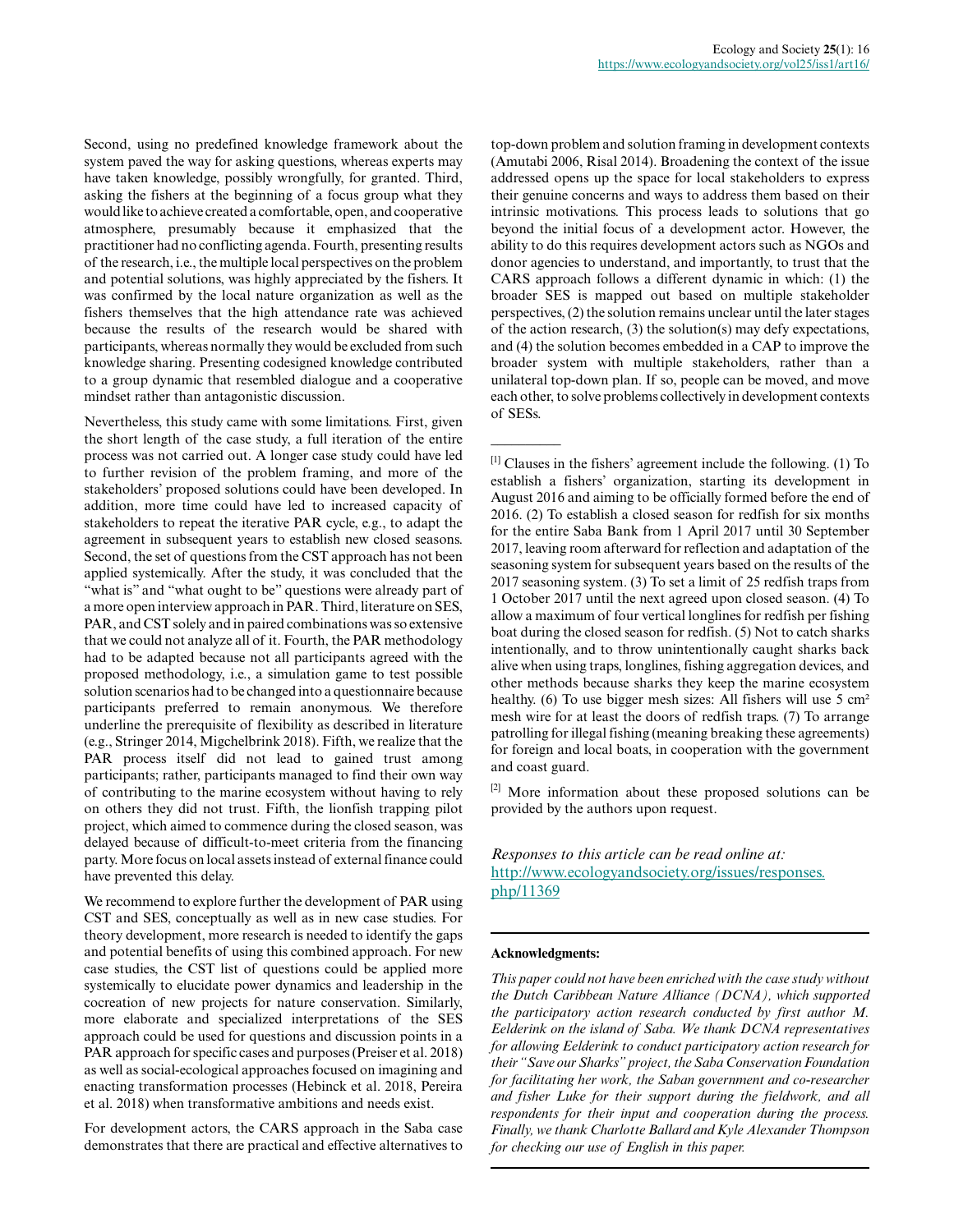# **LITERATURE CITED**

Albins, M. A., and M. A. Hixon. 2013. Worst case scenario: potential long-term effects of invasive predatory lionfish (*Pterois volitans*) on Atlantic and Caribbean coral-reef communities. *Environmental Biology of Fishes* 96(10-11):1151-1157. [https://doi.](https://doi.org/10.1007/s10641-011-9795-1) [org/10.1007/s10641-011-9795-1](https://doi.org/10.1007/s10641-011-9795-1)

Amutabi, M. N. 2006. *The NGO factor in Africa: the case of arrested development in Kenya.* Routledge, New York, New York, USA.<https://doi.org/10.4324/9780203960707>

Apgar, J. M., W. Allen, J. Albert, B. Douthwaite, R. Paz Ybarnegaray, and J. Lunda. 2017*a.* Getting beneath the surface in program planning, monitoring and evaluation: learning from use of participatory action research and theory of change in the CGIAR Research Program on Aquatic Agricultural Systems. *Action Research* 15(1):15-34.<https://doi.org/10.1177/1476750316673879>

Apgar, J. M., P. J. Cohen, B. D. Ratner, S. De Silva, M.-C. Buisson, C. Longley, R. Bastakoti, and E. Mapedza. 2017*b.* Identifying opportunities to improve governance of aquatic agricultural systems through participatory action research. *Ecology and Society* 22(1):9.<https://doi.org/10.5751/ES-08929-220109>

Ariyadasa, E., and J. McIntyre-Mills. 2015. A systemic governance approach to an effective re-integration process for the institutionalized children in Sri Lanka: application of critical systems heuristics. *Systemic Practice and Action Research* 28 (5):429-451. <https://doi.org/10.1007/s11213-014-9338-8>

Ballard, H. L., and J. M. Belsky. 2010. Participatory action research and environmental learning: implications for resilient forests and communities. *Environmental Education Research* 16 (5-6):611-627.<https://doi.org/10.1080/13504622.2010.505440>

Cash, D. W., W. N. Adger, F. Berkes, P. Garden, L. Lebel, P. Olsson, L. Pritchard, and O. Young. 2006. Scale and cross-scale dynamics: governance and information in a multilevel world. *Ecology and Society* 11(2):8.<https://doi.org/10.5751/ES-01759-110208>

Cuppen, E. 2012. Diversity and constructive conflict in stakeholder dialogue: considerations for design and methods. *Policy Sciences* 45(1):23-46. <https://doi.org/10.1007/s11077-011-9141-7>

Douthwaite, B., J. M. Apgar, A.-M. Schwarz, S. Attwood, S. Senaratna Sellamuttu, and T. Clayton. 2017. A new professionalism for agricultural research for development. *International Journal of Agricultural Sustainability* 15(3):238-252. <https://doi.org/10.1080/14735903.2017.1314754>

Eelderink, M., J. Vervoort, D. Snel, and F. de Castro. 2017. Harnessing the plurality of actor frames in social-ecological systems: ecological sanitation in Bolivia. *Development in Practice* 27(3):275-287. <https://doi.org/10.1080/09614524.2017.1291583>

Flood, R. L. 1990. Liberating systems theory: toward critical systems thinking. *Human Relations* 43(1):49-75. [https://doi.](https://doi.org/10.1177/001872679004300104) [org/10.1177/001872679004300104](https://doi.org/10.1177/001872679004300104)

Flood, R. L., and M. C. Jackson. 1991. Total systems intervention: a practical face to critical systems thinking. *Systems Practice* 4(3):197-213.<https://doi.org/10.1007/BF01059565>

Folke, C., S. R. Carpenter, B. Walker, M. Scheffer, T. Chapin, and J. Rockström. 2010. Resilience thinking: integrating resilience, adaptability and transformability. *Ecology and Society* 15(4):20. <https://doi.org/10.5751/ES-03610-150420>

Gent, S. E., M. J. C. Crescenzi, E. J. Menninga, and L. Reid. 2015. The reputation trap of NGO accountability. *International Theory* 7(S3):426-463.<https://doi.org/10.1017/S1752971915000159>

Green, J., and N. Thorogood. 2014. *Qualitative methods for health research.* Third edition. Sage, London, UK.

Hebinck, A., J. M. Vervoort, P. Hebinck, L. Rutting, and F. Galli. 2018. Imagining transformative futures: participatory foresight for food systems change. *Ecology and Society* 23(2):16. [https://](https://doi.org/10.5751/ES-10054-230216) [doi.org/10.5751/ES-10054-230216](https://doi.org/10.5751/ES-10054-230216)

Helfgott, A. 2018. Operationalizing systemic resilience. *European Journal of Operational Research* 268(3):852-864[.https://doi.](https://doi.org/10.1016/j.ejor.2017.11.056) [org/10.1016/j.ejor.2017.11.056](https://doi.org/10.1016/j.ejor.2017.11.056)

Khanlou, N., and E. Peter. 2005. Participatory action research: considerations for ethical review. *Social Science and Medicine* 60 (10):2333-2340.<https://doi.org/10.1016/j.socscimed.2004.10.004>

McCarthy, D. D. P., D. D. Crandall, G. S. Whitelaw, Z. General, and L. J. S. Tsuji. 2011. A critical systems approach to social learning: building adaptive capacity in social, ecological, epistemological (SEE) systems. *Ecology and Society* 16(3):18. <https://doi.org/10.5751/ES-04255-160318>

McIntyre-Mills, J. 2008. Making a difference through egovernance from below: an evaluation and future directions. *In* D. Ing, G. Metcalf, J. Wilby, A. Laszlo, P. Buckle, L. Rasmussen, S. Segawa, and C. Welch, editors. *Proceedings of the 52nd Annual Meeting of the ISSS.* International Society for the System Sciences, Pockllington, UK. [online] URL: [http://journals.isss.](http://journals.isss.org/index.php/proceedings52nd/article/view/1028/356) [org/index.php/proceedings52nd/article/view/1028/356](http://journals.isss.org/index.php/proceedings52nd/article/view/1028/356) 

Midgley, G. 2000. *Systemic intervention: philosophy, methodology, and practice.* Springer, New York, New York, USA.

Midgley, G. 2016. *Moving beyond value conflicts: systemic problem structuring in action.* Research memorandum 96. University of Hull, Hull, UK. [online] URL: [https://hull-repository.worktribe.](https://hull-repository.worktribe.com/output/443753/moving-beyond-value-conflicts-systemic-problem-structuring-in-action) [com/output/443753/moving-beyond-value-conflicts-systemic-problem](https://hull-repository.worktribe.com/output/443753/moving-beyond-value-conflicts-systemic-problem-structuring-in-action)[structuring-in-action](https://hull-repository.worktribe.com/output/443753/moving-beyond-value-conflicts-systemic-problem-structuring-in-action)

Migchelbrink, F. 2018. *De kern van participatief actieonderzoek.* B.V. Uitgeverij SWP, Amsterdam, The Netherlands.

Ostrom, E. 2007. A diagnostic approach for going beyond panaceas. *Proceedings of the National Academy of Sciences* 104 (39):15181-15187.<https://doi.org/10.1073/pnas.0702288104>

Ostrom, E. 2009. A general framework for analyzing sustainability of social-ecological systems. *Science* 325 (5939):419-422.<http://dx.doi.org/10.1126/science.1172133>

Pahl-Wostl, C., and M. Hare. 2004. Processes of social learning in integrated resources management. *Journal of Community and Applied Social Psychology* 14(3):193-206. [https://doi.org/10.1002/](https://doi.org/10.1002/casp.774) [casp.774](https://doi.org/10.1002/casp.774)

Pereira, L. M., T. Karpouzoglou, N. Frantzeskaki, and P. Olsson. 2018. Designing transformative spaces for sustainability in social